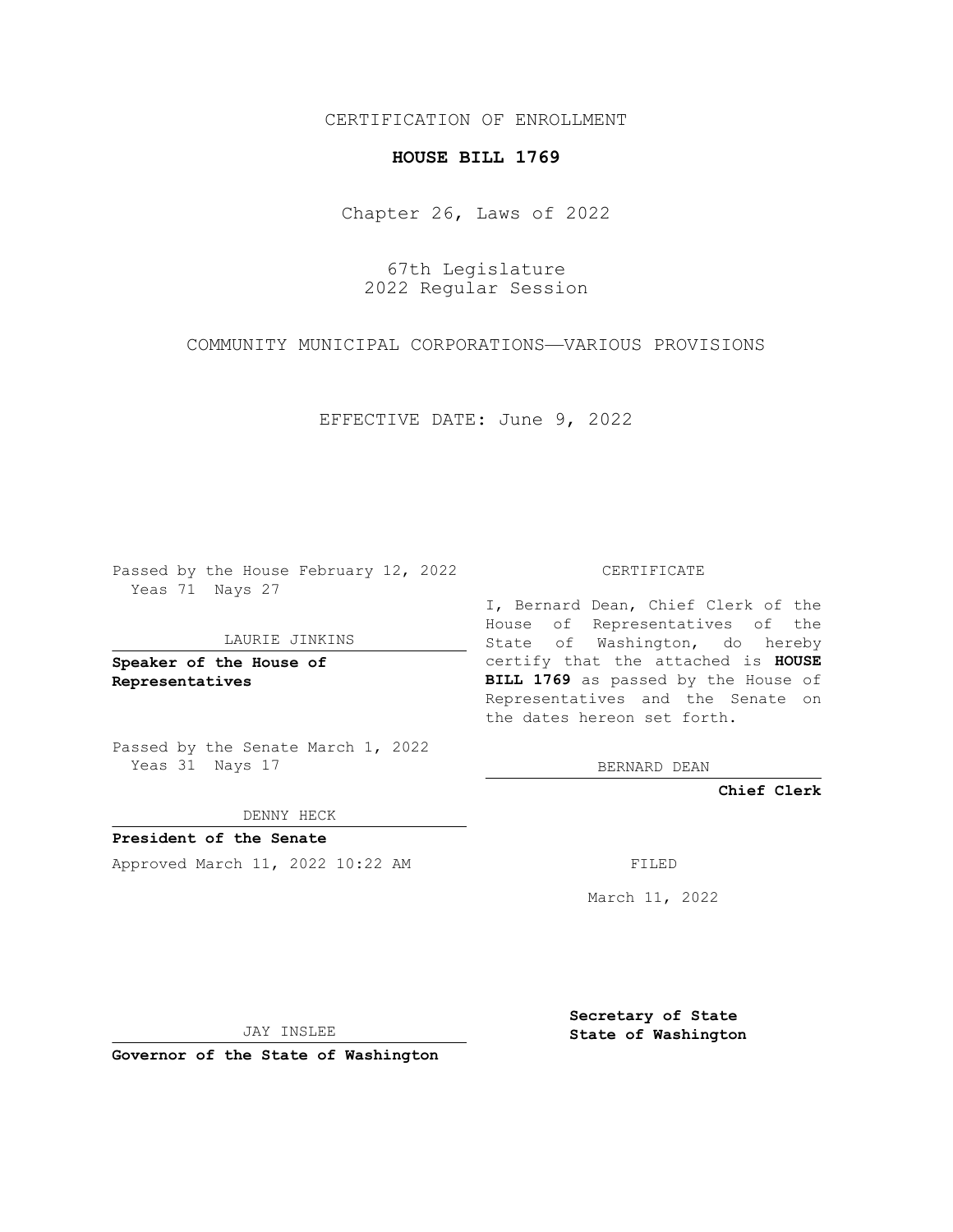## **HOUSE BILL 1769**

Passed Legislature - 2022 Regular Session

**State of Washington 67th Legislature 2022 Regular Session**

**By** Representatives Duerr, Springer, Fitzgibbon, Gregerson, Walen, Macri, and Slatter

Prefiled 01/05/22. Read first time 01/10/22. Referred to Committee on Local Government.

 AN ACT Relating to community municipal corporations; amending RCW 35.14.060, 35.13.015, 35.13.020, 35.13.030, 35.13.080, 35.13.090, 35.13.100, and 35.13.110; repealing RCW 35.14.020, 35.14.030, 35.14.040, 35.14.050, 35.14.060, 35A.14.025, 35.14.010, and 5 35.10.540; and providing an effective date.

6 BE IT ENACTED BY THE LEGISLATURE OF THE STATE OF WASHINGTON:

7 **Sec. 1.** RCW 35.14.060 and 2009 c 549 s 2013 are each amended to 8 read as follows:

9 The (( $\sigma$ riginal)) terms of existence of any community municipal 10 corporation shall be for ((at least)) four years ((and until the 11 first Monday in January next following a regular municipal election 12 held in the city)) or until 30 days after the effective date of this 13 section, whichever is sooner.

14 ((Any such community municipal corporation may be continued 15 thereafter for additional periods of four years' duration with the 16 approval of the voters at an election held and conducted in the 17 manner provided for in this section.

 Authorization for a community municipal corporation to continue its term of existence for each additional period of four years may be initiated pursuant to a resolution or a petition in the following 21 manner: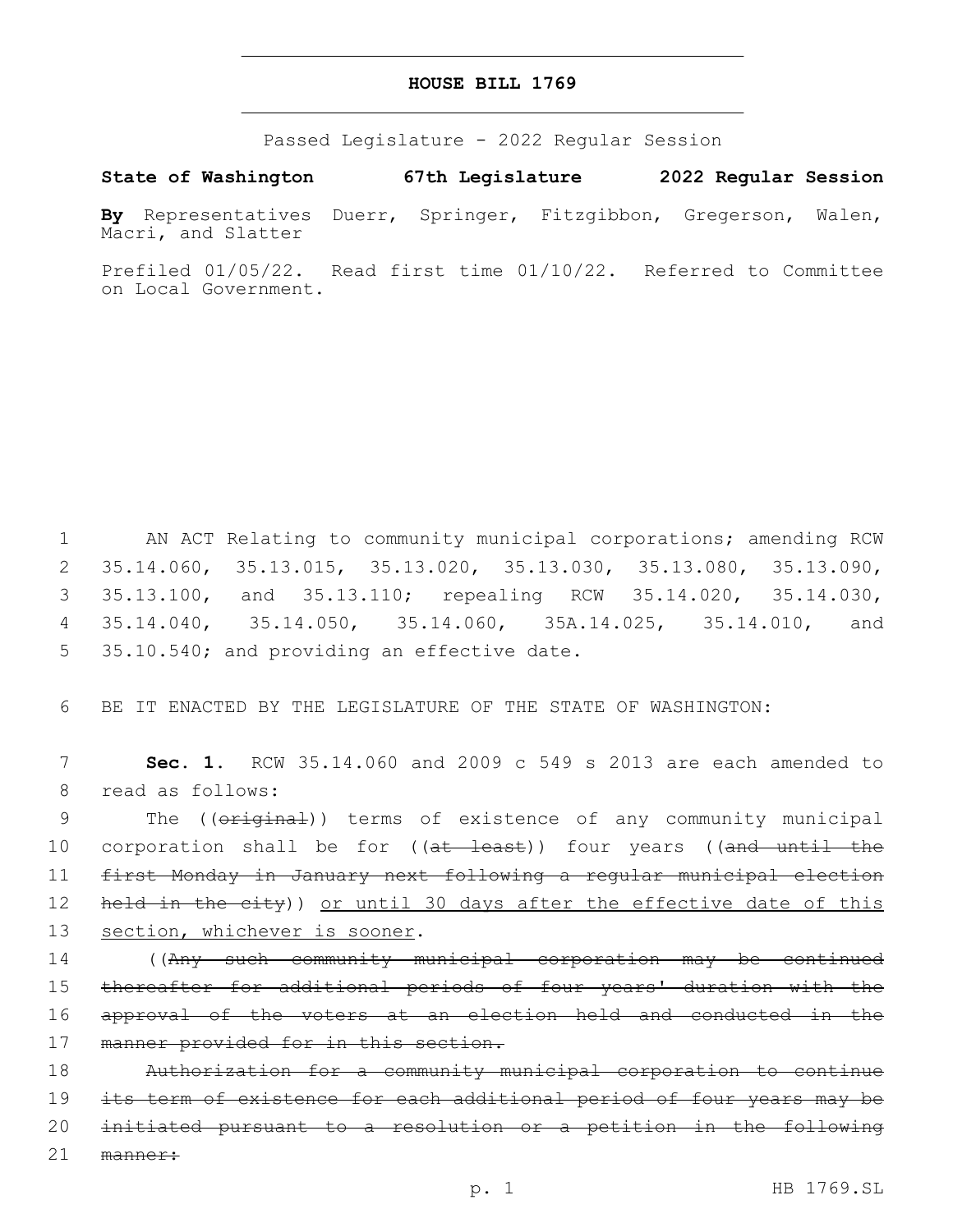1 (1) A resolution praying for such continuation may be adopted by 2 the community council and shall be filed not less than seven months 3 prior to the end of the term of existence of such corporation with 4 the city council or other legislative body of the city in which the 5 service area is located.

 $6$  (2) A petition for continuation shall be signed by at least ten 7 percent of the registered voters residing within the service area and 8 shall be filed not less than six months prior to the end of the term 9 of existence of such corporation with the city council or other 10 legislative body of the city in which the service area is located.

11 At the same election at which a proposition is submitted to the 12 voters of the service area for the continuation of the community 13 municipal corporation for an additional period of four years, the 14 community councilmembers of such municipal corporation shall be 15 elected. The positions on such council shall be the same in number as 16 the original or initial council and shall be numbered consecutively 17 and elected at large. Declarations of candidacy and withdrawals shall 18 be in the same manner as is provided for members of the city council 19 or other legislative body of the city.

20 Upon receipt of a petition, the city clerk shall examine the 21 signatures thereon and certify to the sufficiency thereof. No person 22 may withdraw his or her name from a petition after it has been filed.

 Upon receipt of a valid resolution or upon duly certifying a 24 petition for continuation of a community municipal corporation, the 25 eity clerk with whom the resolution or petition was filed shall cause a proposition on continuation of the term of existence of the community municipal corporation to be placed on the ballot at the next city general election. No person shall be eligible to vote on such proposition at such election unless he or she is a qualified voter and resident of the service area.

 The ballots shall contain the words "For continuation of community municipal corporation" and "Against continuation of community municipal corporation" or words equivalent thereto, and shall also contain the names of the candidates to be voted for to fill the positions on the community council. The names of all candidates to be voted upon shall be printed on the ballot alphabetically in groups under the numbered position on the council 38 for which they are candidates.

39 If the results of the election as certified by the county 40 canvassing board reveal that a majority of the votes cast are for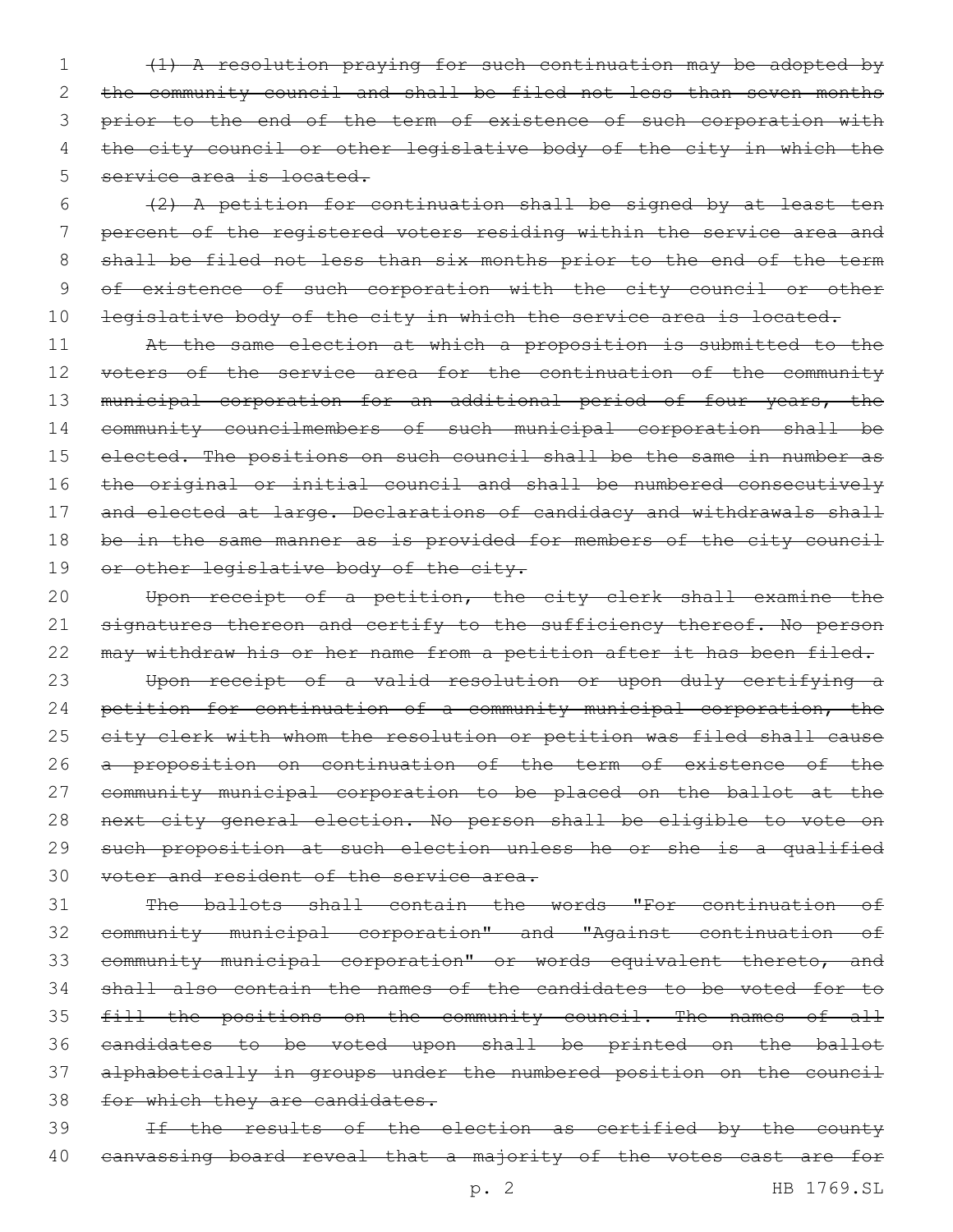continuation, the municipal corporation shall continue in existence for an additional period of four years, and certificates of election shall be issued to the successful candidates who shall assume office at the same time as members of the city council or other legislative 5 body of the city.)

 **Sec. 2.** RCW 35.13.015 and 1975 1st ex.s. c 220 s 6 are each 7 amended to read as follows:

 In addition to the method prescribed by RCW 35.13.020 for the commencement of annexation proceedings, the legislative body of any 10 city or town may, whenever it shall determine by resolution that the best interests and general welfare of such city or town would be served by the annexation of unincorporated territory contiguous to such city or town, file a certified copy of the resolution with the board of county commissioners of the county in which said territory is located. The resolution of the city or town initiating such election shall, subject to RCW 35.02.170, describe the boundaries of 17 the area to be annexed, as nearly as may be state the number of voters residing therein, pray for the calling of an election to be held among the qualified voters therein upon the question of annexation, and provide that said city or town will pay the cost of the annexation election. The resolution may require that there also be submitted to the electorate of the territory sought to be annexed a proposition that all property within the area annexed shall, upon annexation, be assessed and taxed at the same rate and on the same basis as the property of such annexing city or town is assessed and taxed to pay for all or any portion of the then outstanding indebtedness of the city or town to which said area is annexed, approved by the voters, contracted, or incurred prior to, or existing 29 at, the date of annexation. Whenever a city or town has prepared and filed a comprehensive plan for the area to be annexed as provided for in RCW 35.13.177 and 35.13.178, the resolution initiating the election may also provide for the simultaneous adoption of the comprehensive plan upon approval of annexation by the electorate of 34 the area to be annexed. ((The resolution initiating the election may also provide for the simultaneous creation of a community municipal corporation and election of community councilmembers as provided for in RCW 35.14.010 through 35.14.060 upon approval of annexation by the electorate of the area to be annexed. In cities under the optional municipal code the resolution initiating the election may also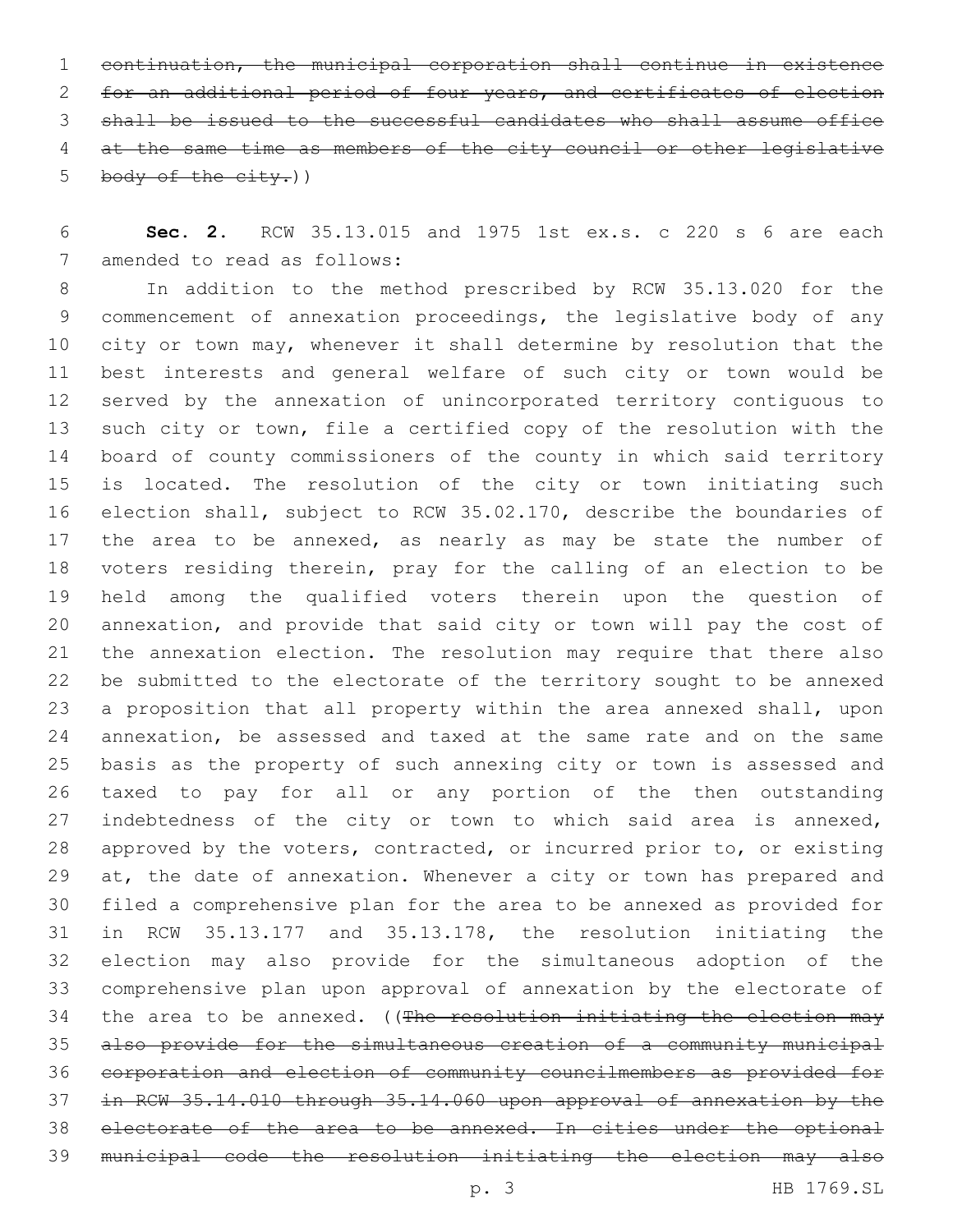provide for the simultaneous inclusion of the annexed area into a named existing community municipal corporation. The proposition for the creation of a community municipal corporation may be submitted as part of the annexation proposition or may be submitted as a separate proposition. The proposition for inclusion within a named existing community municipal corporation shall be submitted as part of the annexation proposition.))

 **Sec. 3.** RCW 35.13.020 and 1981 c 332 s 3 are each amended to 9 read as follows:

 A petition for an election to vote upon the annexation of a portion of a county to a contiguous city or town signed by qualified voters resident in the area equal in number to twenty percent of the votes cast at the last election may be filed in the office of the 14 board of county commissioners((: PROVIDED, That any such petition 15 shall first be submitted to the prosecuting attorney who shall, 16 within twenty-one days after submission, certify or refuse to certify 17 the petition as set forth in RCW 35.13.025. If the prosecuting 18 attorney certifies the petition, it)). The petition shall be filed with the legislative body of the city or town to which the annexation is proposed, and such legislative body shall, by resolution entered within sixty days from the date of presentation, notify the petitioners, either by mail or by publication in the same manner notice of hearing is required by RCW 35.13.040 to be published, of 24 its approval or rejection of the proposed action. ((The petition may also provide for the simultaneous creation of a community municipal corporation and election of community councilmembers as provided for 27 in RCW 35.14.010 through 35.14.060.)) In approving the proposed action, the legislative body may require that there also be submitted 29 to the electorate of the territory to be annexed, a proposition that all property within the area to be annexed shall, upon annexation be assessed and taxed at the same rate and on the same basis as the property of such annexing city or town is assessed and taxed to pay for all or any portion of the then outstanding indebtedness of the 34 city or town to which said area is annexed, approved by the voters, contracted, or incurred prior to, or existing at, the date of annexation. Only after the legislative body has completed preparation and filing of a comprehensive plan for the area to be annexed as provided for in RCW 35.13.177 and 35.13.178, the legislative body in approving the proposed action, may require that the comprehensive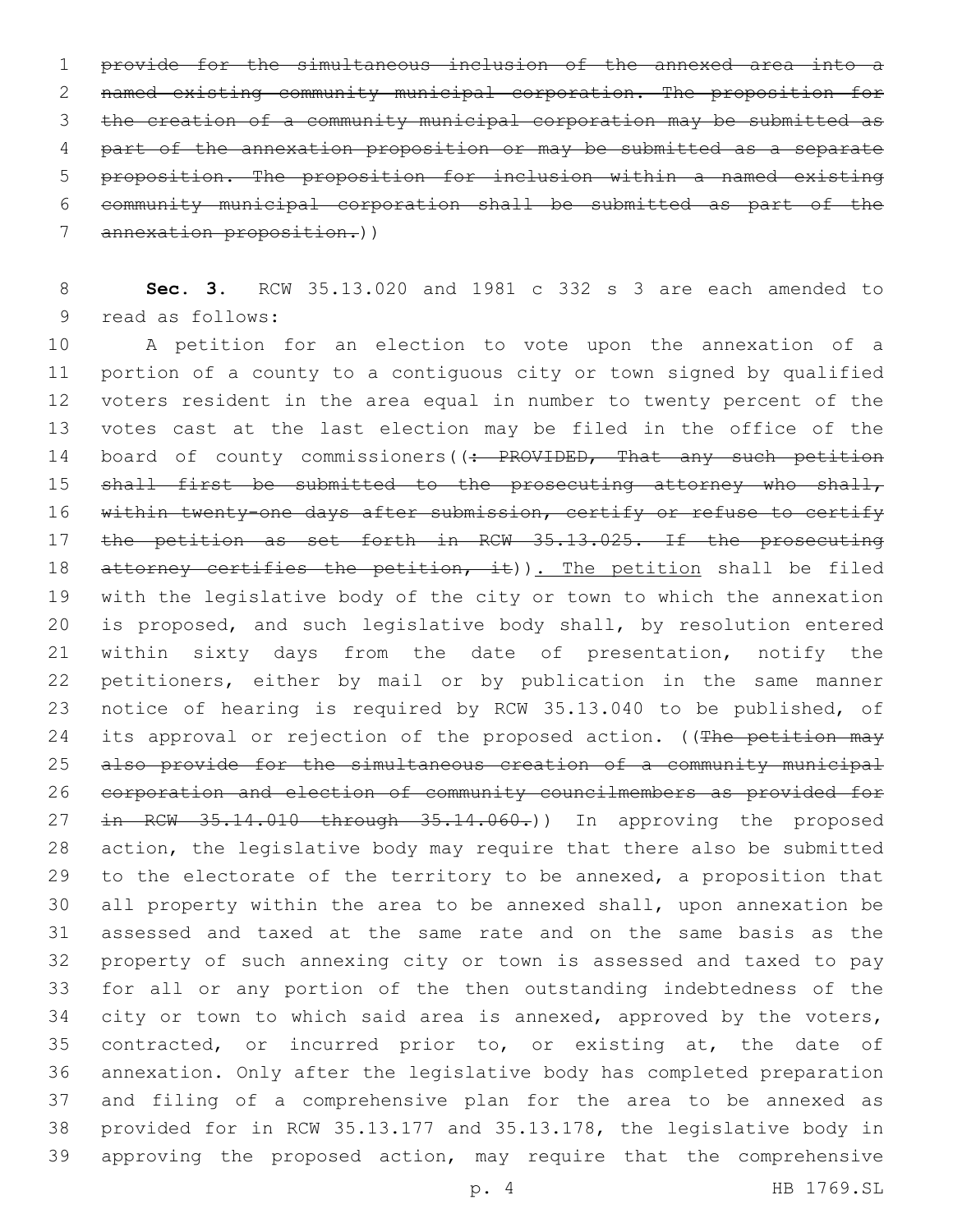plan be simultaneously adopted upon approval of annexation by the electorate of the area to be annexed. The approval of the legislative body shall be a condition precedent to the filing of such petition with the board of county commissioners as hereinafter provided. The costs of conducting such election shall be a charge against the city or town concerned. The proposition or questions provided for in this section may be submitted to the voters either separately or as a 8 single proposition.

 **Sec. 4.** RCW 35.13.030 and 1975 1st ex.s. c 220 s 7 are each 10 amended to read as follows:

 A petition filed with the county commissioners to call an annexation election shall, subject to RCW 35.02.170, particularly describe the boundaries of the area proposed to be annexed, state the 14 number of voters residing therein as nearly as may be, state the provisions, if any there be, relating to assumption of debt by the owners of property of the area proposed to be annexed, and/or the simultaneous adoption of a comprehensive plan for the area proposed to be annexed, and shall pray for the calling of an election to be held among the qualified voters therein upon the question of 20 annexation. ((If the petition also provides for the creation of a community municipal corporation and election of community 22 councilmembers, the petition shall also describe the boundaries of 23 the proposed service area, state the number of voters residing 24 therein as nearly as may be, and pray for the election of community councilmembers by the qualified voters residing in the service  $26 \quad \text{area.}$ )

 **Sec. 5.** RCW 35.13.080 and 2015 c 53 s 25 are each amended to read as follows:28

 Notice of an annexation election shall particularly describe the 30 boundaries of the area proposed to be annexed, ((describe the boundaries of the proposed service area if the simultaneous creation 32 of a community municipal corporation is provided for,)) state the objects of the election as prayed in the petition or as stated in the resolution and require the voters to cast ballots which shall contain the words "For annexation" and "Against annexation" or words equivalent thereto, or contain the words "For annexation and adoption of comprehensive plan" and "Against annexation and adoption of comprehensive plan" or words equivalent thereto in case the

p. 5 HB 1769.SL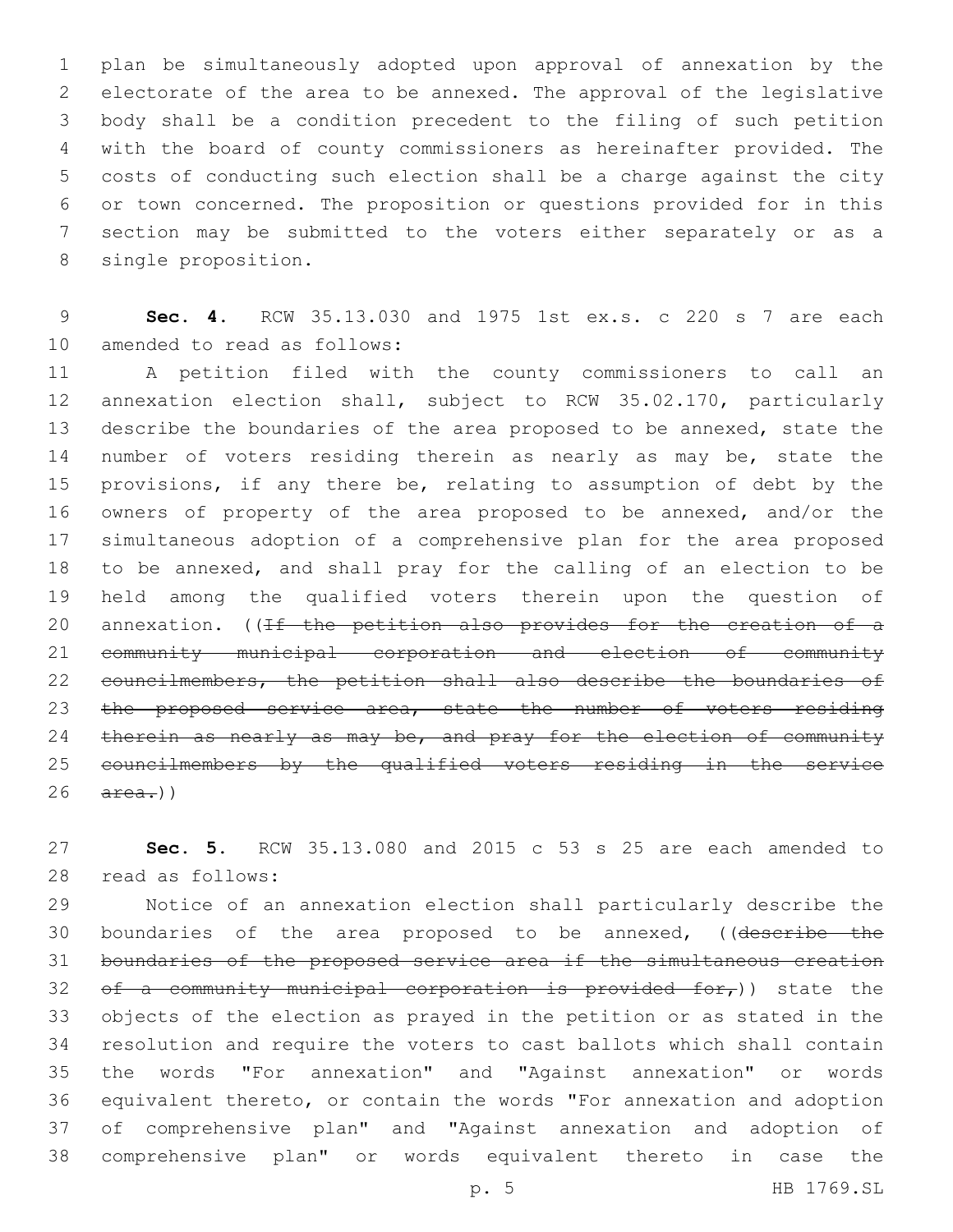1 simultaneous adoption of a comprehensive plan is proposed, ((and, if appropriate, the words "For creation of community municipal corporation" and "Against creation of community municipal corporation" or words equivalent thereto, or contain the words "For annexation and creation of community municipal corporation" and "Against annexation and creation of community municipal corporation" or words equivalent thereto in case the simultaneous creation of a 8 community municipal corporation is proposed<sub> $r$ </sub>)) and which in case the assumption of indebtedness is proposed, shall contain as a separate proposition, the words "For assumption of indebtedness" and "Against assumption of indebtedness" or words equivalent thereto and if only a portion of the indebtedness of the annexing city or town is to be assumed, an appropriate separate proposition for and against the assumption of such portion of the indebtedness shall be submitted to 15 the voters. ((If the creation of a community municipal corporation 16 and election of community councilmembers is provided for, the notice shall also require the voters within the service area to cast ballots 18 for candidates for positions on such council.)) The notice shall be posted for at least two weeks prior to the date of election in four public places within the area proposed to be annexed and published in accordance with the notice required by RCW 29A.52.355 prior to the date of election in a newspaper of general circulation in the area 23 proposed to be annexed.

 **Sec. 6.** RCW 35.13.090 and 2015 c 53 s 26 are each amended to 25 read as follows:

 (1) The proposition for or against annexation or for or against 27 annexation and adoption of the comprehensive plan((, or for or 28 against creation of a community municipal corporation, or any 29 combination thereof, as the case may be,)) shall be deemed approved if a majority of the votes cast on that proposition are cast in favor of annexation or in favor of annexation and adoption of the 32 comprehensive plan( $(-$  or for creation of the community municipal 33 corporation, or any combination thereof, as the case may be)).

 (2) If a proposition for or against assumption of all or any portion of indebtedness was submitted to the registered voters, it shall be deemed approved if a majority of at least three-fifths of the registered voters of the territory proposed to be annexed voting on such proposition vote in favor thereof, and the number of registered voters voting on such proposition constitutes not less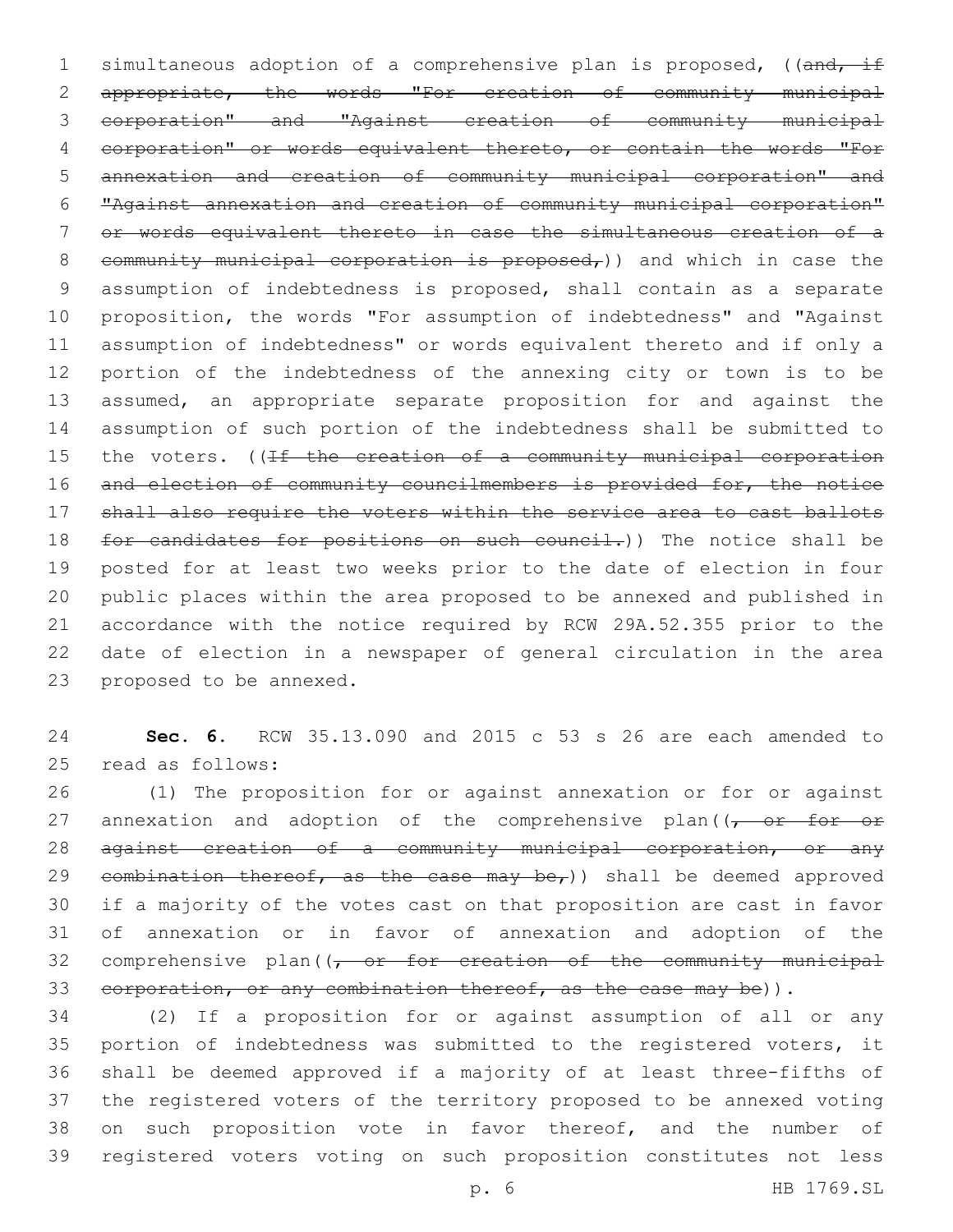1 than forty percent of the total number of votes cast in such 2 territory at the last preceding general election.

 (3) If either or both propositions were approved by the registered voters, the county auditor shall on completion of the canvassing of the returns transmit to the county legislative authority and to the clerk of the city or town to which annexation is proposed a certificate of the election results, together with a certified abstract of the vote showing the whole number who voted at 9 the election, and the number of votes cast for annexation and the number cast against annexation or for annexation and adoption of the comprehensive plan and the number cast against annexation and 12 adoption of the comprehensive plan ((or for creation of a community municipal corporation and the number cast against creation of a 14 community municipal corporation, or any combination thereof, as the  $case may be)$ ).

 (4) If a proposition for assumption of all or of any portion of indebtedness was submitted to the registered voters, the abstract shall include the number of votes cast for assumption of indebtedness 19 and the number of votes cast against assumption of indebtedness, together with a statement of the total number of votes cast in such 21 territory at the last preceding general election.

22  $(1.45)$  If the proposition for creation of a community municipal 23 corporation was submitted and approved, the abstract shall include 24 the number of votes cast for the candidates for community council 25 positions and certificates of election shall be issued pursuant to 26 RCW 29A.52.360 to the successful candidates who shall assume office 27 as soon as qualified.))

28 **Sec. 7.** RCW 35.13.100 and 1996 c 286 s 2 are each amended to 29 read as follows:

30 If a proposition relating to annexation or annexation and 31 adoption of the comprehensive plan ((or creation of a community 32 municipal corporation, or both, as the case may be)) was submitted to 33 the voters and such proposition was approved, the legislative body 34 shall adopt an ordinance providing for the annexation or adopt 35 ordinances providing for the annexation and adoption of the 36 comprehensive plan((, or adopt an ordinance providing for the 37 annexation and creation of a community municipal corporation, as the 38 ease may be)). If a proposition for annexation or annexation and 39 adoption of the comprehensive plan ((or creation of a community

p. 7 HB 1769.SL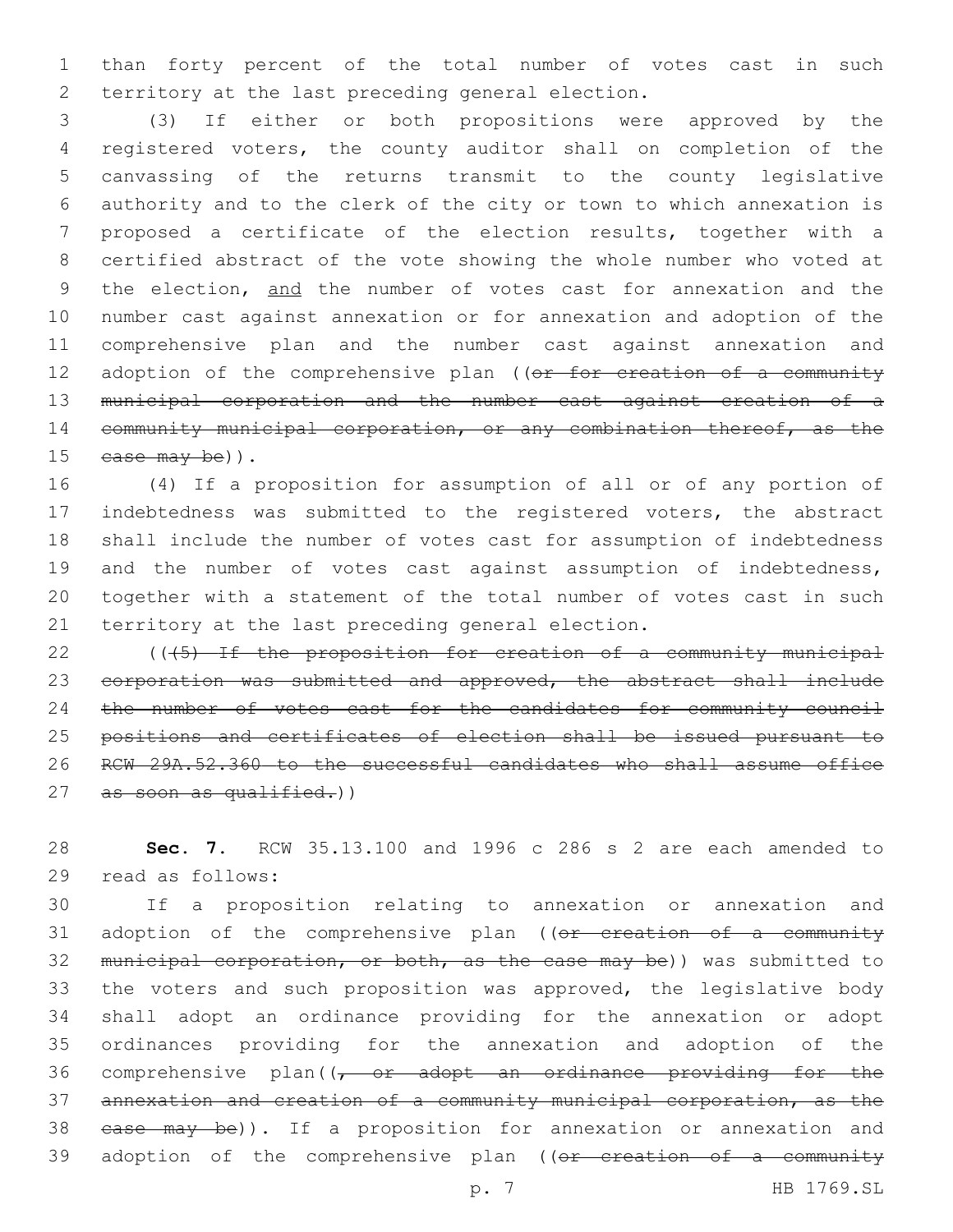1 municipal corporation, as the case may be,)) and a proposition for assumption of all or of any portion of indebtedness were both submitted, and were approved, the legislative body shall adopt an ordinance providing for the annexation or annexation and adoption of 5 the comprehensive plan ((or annexation and creation of a community municipal corporation)) including the assumption of all or of any portion of indebtedness. If the propositions were submitted and only the annexation or annexation and adoption of the comprehensive plan ((or annexation and creation of a community municipal corporation)) proposition was approved, the legislative body may, if it deems it wise or expedient, adopt an ordinance providing for the annexation or adopt ordinances providing for the annexation and adoption of the 13 comprehensive plan((<del>, or adopt ordinances providing for the</del> 14 annexation and creation of a community municipal corporation, as the  $case may be)$ ).

 **Sec. 8.** RCW 35.13.110 and 1973 1st ex.s. c 164 s 10 are each 17 amended to read as follows:

 Upon the date fixed in the ordinance of annexation, the area annexed shall become a part of the city or town. Upon the date fixed in the ordinances of annexation and adoption of the comprehensive plan, the area annexed shall become a part of the city or town and property in the annexed area shall be subject to and a part of the comprehensive plan, as prepared and filed as provided for in RCW 24 35.13.177 and 35.13.178. ((Upon the date fixed in the ordinances of annexation and creation of a community municipal corporation, the area annexed shall become a part of the city or town, the community 27 municipal corporation shall be deemed organized, and property in the service area shall be deemed subject to the powers granted to such 29 corporation as provided for in this 1967 amendatory act.)) All property within the territory hereafter annexed shall, if the proposition approved by the people so provides after June 12, 1957, be assessed and taxed at the same rate and on the same basis as the property of such annexing city is assessed and taxed to pay for all or any portion of the then outstanding indebtedness of the city or town to which said area is annexed, approved by the voters, contracted, or incurred prior to, or existing at, the date of annexation.37